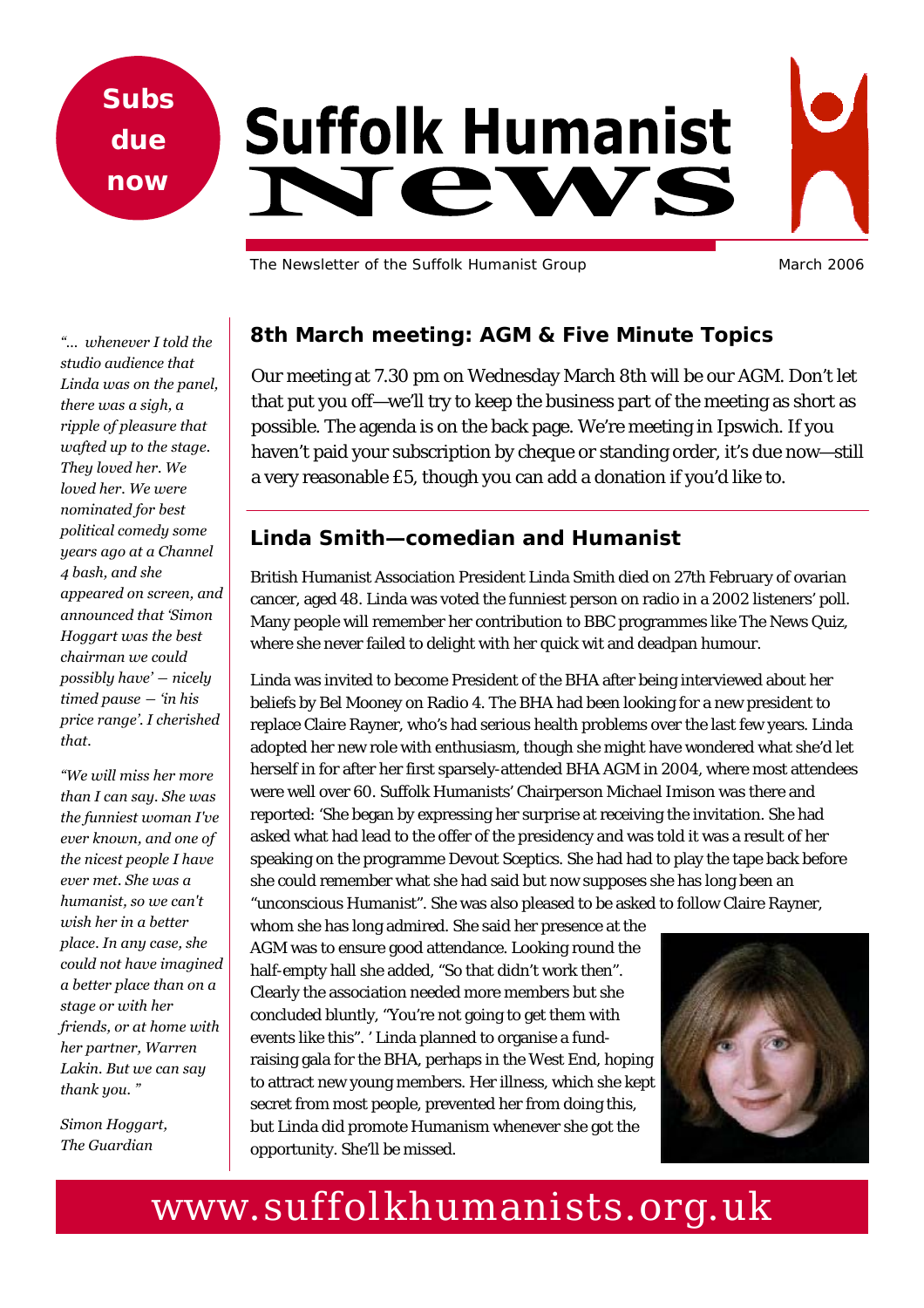# **In Brief**

#### **Meeting, Wednesday 8th March**

We're meeting at Castle Hill Community Centre, Highfield Road, Ipswich. Please phone 01473 658828 for directions, or to offer or ask for a lift. We can't guarantee to be able to help, but we'll try. Bring your agenda with you (see back page). Raffle prizes and sympathetic guests are always welcome.

#### **Committee**

The current members of the committee (Michael Imison, Peter Davidson, Margaret Nelson, David Mitchell and Derek Mason) are willing to continue, if the membership wishes it, but we've been short of one committee member this last year, so will you consider being nominated?

Most committee meetings are by telephone conference call, for one hour, so travelling need not be a problem.

As you'll see from the agenda, we would like to change the frequency of committee meetings to 3 times a year, and to move the AGM back a month. We're also proposing to change the frequency of ordinary meetings. A couple of years ago we changed from monthly to bimonthly meetings in Ipswich, after disappointing attendances. Now that we have some new members, we'd like to consider more frequent meetings. We've met in Colchester twice over the last few months, and would like to see if members will support more meetings there. The committee proposes the following changes: Meetings in Ipswich—the 2nd Wednesday of February, April (AGM), June, September and November. Meetings in Colchester (dates to be arranged) in March, May and October.

#### **Ceremonies Team**

The team has recently mailed a newsletter about their funerals service to all the funeral directors and crematoria in our area (most of Suffolk & N E Essex), as we've done for the last few years. We've had favourable responses from some recipients, and increased interest from funeral directors who rarely or never used our services before. Copies of our new funeral leaflet for clients will be available at the AGM.

Margaret Nelson is currently unavailable, for health reasons. Yvonne Peecock has begun doing funerals again, though on a limited basis. As we get busier, we'll need at least one addition to our team. Please let us

know if you're interested.

The BBC filmed a funeral conducted by Michael Imison last week. We'll let you know when the programme will be transmitted.

#### **EEFA & SIFRE**

Margaret Nelson is an adviser to The East of England Faiths Agency (an offshoot of Suffolk Inter-Faith Resource).

EEFA has organised a conference on 'What the Faiths teach about the Environment' at Essex University on Sunday March 5th. Margaret Nelson will offer a Humanist perspective, supported by Michael Imison and Nathan Nelson.

David Mitchell will attend a SIFRE event in Bury St Edmunds on March 14th.

#### **Suffolk Police IAG**

Suffolk Police are proposing to set up an Independent Advisory Group to consult about diversity issues in the county, and asked how they should go about it. I replied, " … most of us who are members of a secular organisation are concerned that, in general, religious organisations are being given special treatment as advisors and consultants to various statutory bodies and all levels of government, despite their representatives being unelected and often self-appointed. As atheists and agnostics, Humanists don't expect any special treatment by or from the police, only fairness, efficiency, courtesy and consideration. We think that everyone else should expect the same. Accordingly, I'd question the necessity for your advisory group, when education by suitably qualified people can help you to achieve your aim of providing the highest standard of service to the whole of Suffolk."

#### **Website**

If you've tried to access our website recently, you'll have found it's not there. There's only a holding page with our email address. This is because we must change

our hosting arrangements and rebuild the site, so Nathan and I will take the opportunity to give it a makeover. You should soon see a better, brighter, more brilliant website than before.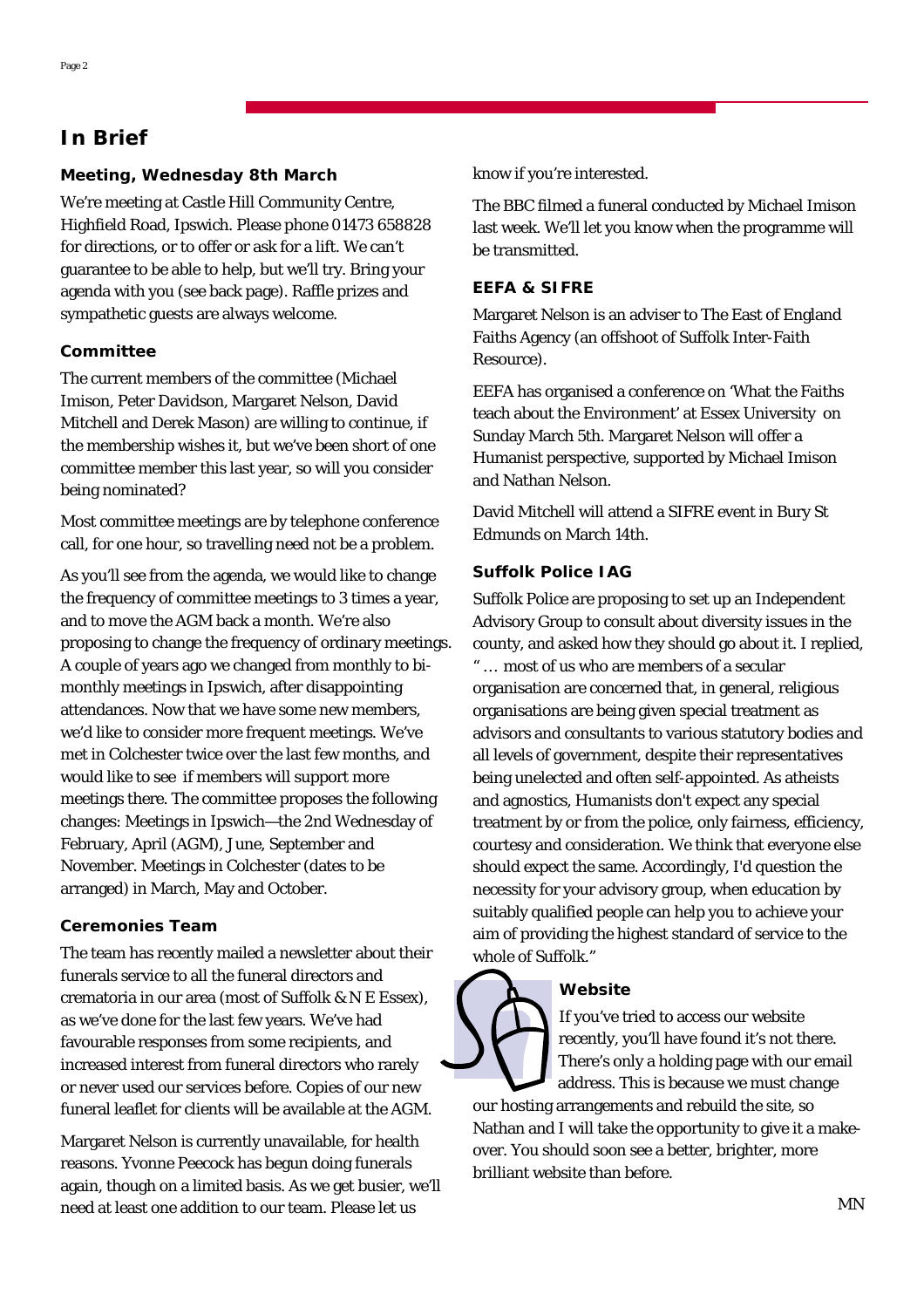## **Letters**

#### **From south of the border**

May I, as a new member, express my thanks to you all at Suffolk Humanists for making me so welcome in your group. You have been instrumental in helping me find a way out of what became unacceptable (after many years of trying to come to terms with it) , and failing in the end. I refer, of course, to the Christian Faith, with all its mysticism and reliance on supernatural dogma. I shall be more than happy to change the direction of my life's journey and become a Happy Humanist.

Kindest regards, John Baker (from Halstead)



#### **Where's Lars?**

Can anyone identify the Norwegian by the name of Lars Tordus? Every night, in every pub, just before closing time, the cry goes up, "Lars Tordus please," but he never appears. What's going on?

Derek Mason (from Ipswich)

*Derek says the senility is coming along nicely.* 

*As some of you know, I've recently been in hospital for major surgery. Thank you to everyone who sent good wishes, flowers and offers of help. I'm coming along nicely too. Margaret* 

# **Touched by His Noodly Appendage**

American scientists and rationalists are fighting to prevent schoolchildren being taught Intelligent Design as scientific fact. We have a similar problem here, on a smaller scale, though British Universities report a worrying number of science students don't accept the theory of evolution, having been influenced by creationism. Advocates of Intelligent Design argue that life on earth is too complicated to have evolved but was the creation of an intelligent designer—the God Did It theory. They've been encouraged by President George Bush, a fundamentalist Christian, who said, "Both sides ought to be properly taught … so people can understand what the debate is about…" (*Source: Washington Post*)

There's been a fight over the science syllabus in Kansas, where "concerned citizen" Bobby Henderson has employed a new tactic to challenge the creationists—ridicule. He wrote to his local school board as follows: "Let us remember that there are multiple theories of Intelligent Design. I and many others around the world are of the strong belief that the universe was created by a Flying Spaghetti Monster . It was He who created all that we see and all that we feel. We feel strongly that the overwhelming scientific evidence pointing towards evolutionary processes is nothing but a coincidence, put in place by Him. It is for this reason that I'm writing you today, to formally request that this alternative theory be taught in your schools, along with the other two theories. In fact, I will go so far as to say, if you do not agree to do this, we will be forced to proceed with legal action. I'm sure you see where we are coming from. If the Intelligent Design theory is not based on faith, but instead another scientific theory, as is claimed, then you must also allow our theory to be taught, as it is also based on science, not on faith."

Followers of the FSM are called Pastafarians. It might catch on over here among those who've been touched by His Noodly Appendage. (See illustration of the Supreme Being, resembling spaghetti with meatballs.)

www.venganza.org

"Scientific beliefs are supported by evidence, and they get results. Myths and faiths are not and do not." *Richard Dawkins—River out of Eden*